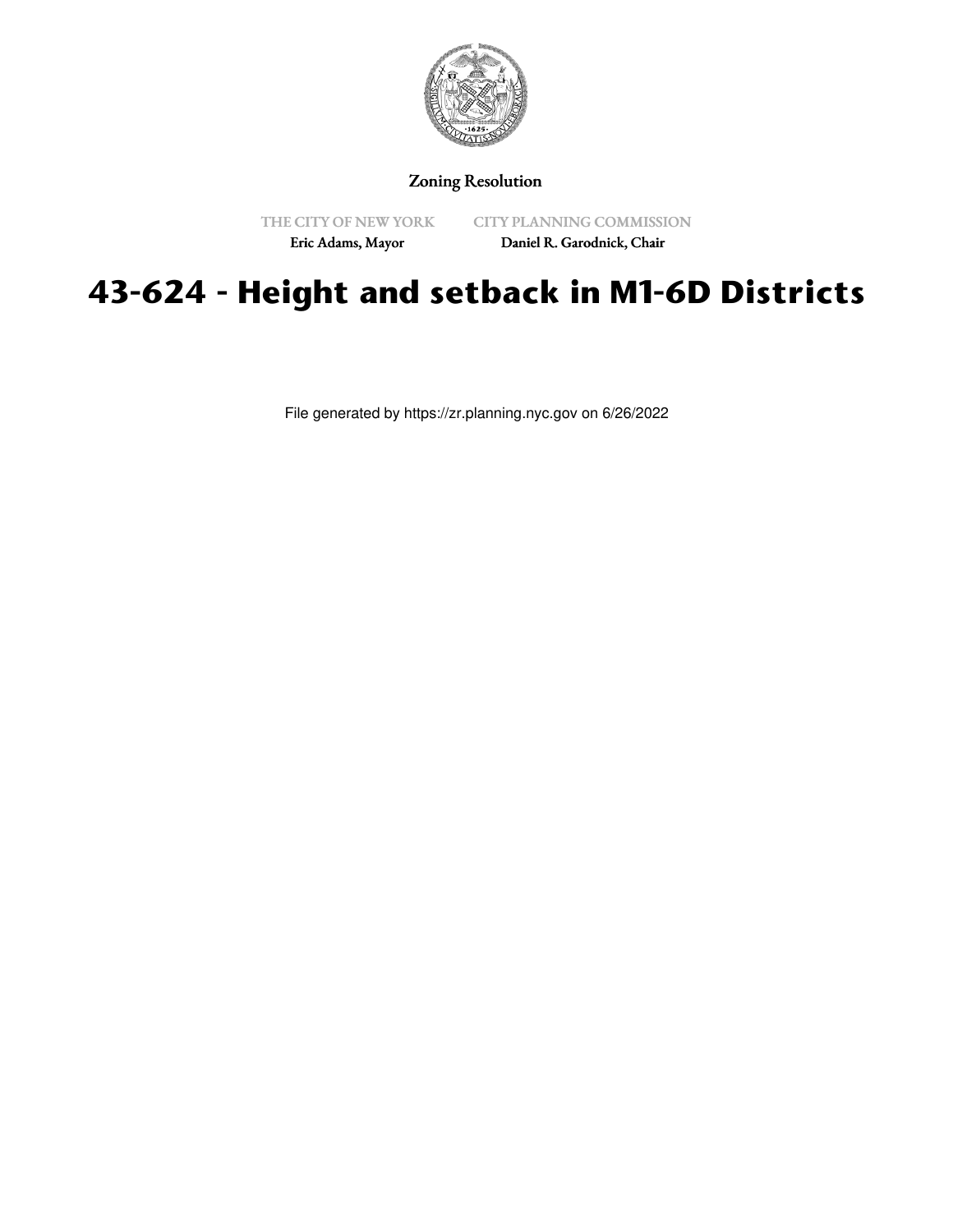# **43-624 - Height and setback in M1-6D Districts**

#### LAST AMENDED 9/21/2011

In M1-6D Districts, the height and setback provisions of this Section shall apply to all #buildings#.

#### (a) Rooftop regulations

(1) Permitted obstructions

The provisions of Section 33-42 shall apply to all #buildings#, except that elevator or stair bulkheads, roof water tanks, cooling towers or other mechanical equipment (including enclosures) may penetrate a maximum height limit or #sky exposure plane#, provided that either the product, in square feet, of the #aggregate width of street walls# of such obstructions facing each #street# frontage, times their average height, in feet, shall not exceed a figure equal to eight times the width, in feet, of the #street wall# of the #building# facing such frontage; or provided that the #lot coverage# of all such obstructions does not exceed 20 percent of the #lot coverage# of the #building#, and the height of all such obstructions does not exceed 40 feet.

In addition, a maximum base height or #sky exposure plane# may be penetrated, as follows:

(i) Structural columns

Structural columns may penetrate a maximum height limit or #sky exposure plane#, provided that such columns are one story or less in height, have a #street wall# no greater than 30 inches in width, and are spaced not less than 15 feet on center.

(ii) Dormers

On any #street# frontage, dormers may be provided in accordance with the provisions of paragraph (c) of Section 23-621 (Permitted obstructions in certain districts).

(2) Screening requirements for mechanical equipment

For all #developments# and #enlargements#, and #conversions# of #non-residential buildings# to #residences#, all mechanical equipment located on any roof of a #building or other structure# shall be fully screened on all sides. However, no such screening requirements shall apply to water tanks.

#### (b) Height and setback

(1) #Street wall# location

The #street wall# shall be located on the #street line# and extend along the entire #street# frontage of the #zoning lot# up to at least the minimum base height specified in paragraph (b)(2) of this Section. On the ground floor, recesses shall be permitted where required to provide access to the #building#, provided such recesses do not exceed three feet in depth as measured from the #street line#.

Above the level of the second #story#, up to 30 percent of the #aggregate width of street walls# may be recessed beyond the #street line#. However, no recesses shall be permitted within 20 feet of an adjacent #building# and within 30 feet of the intersection of two #street lines#.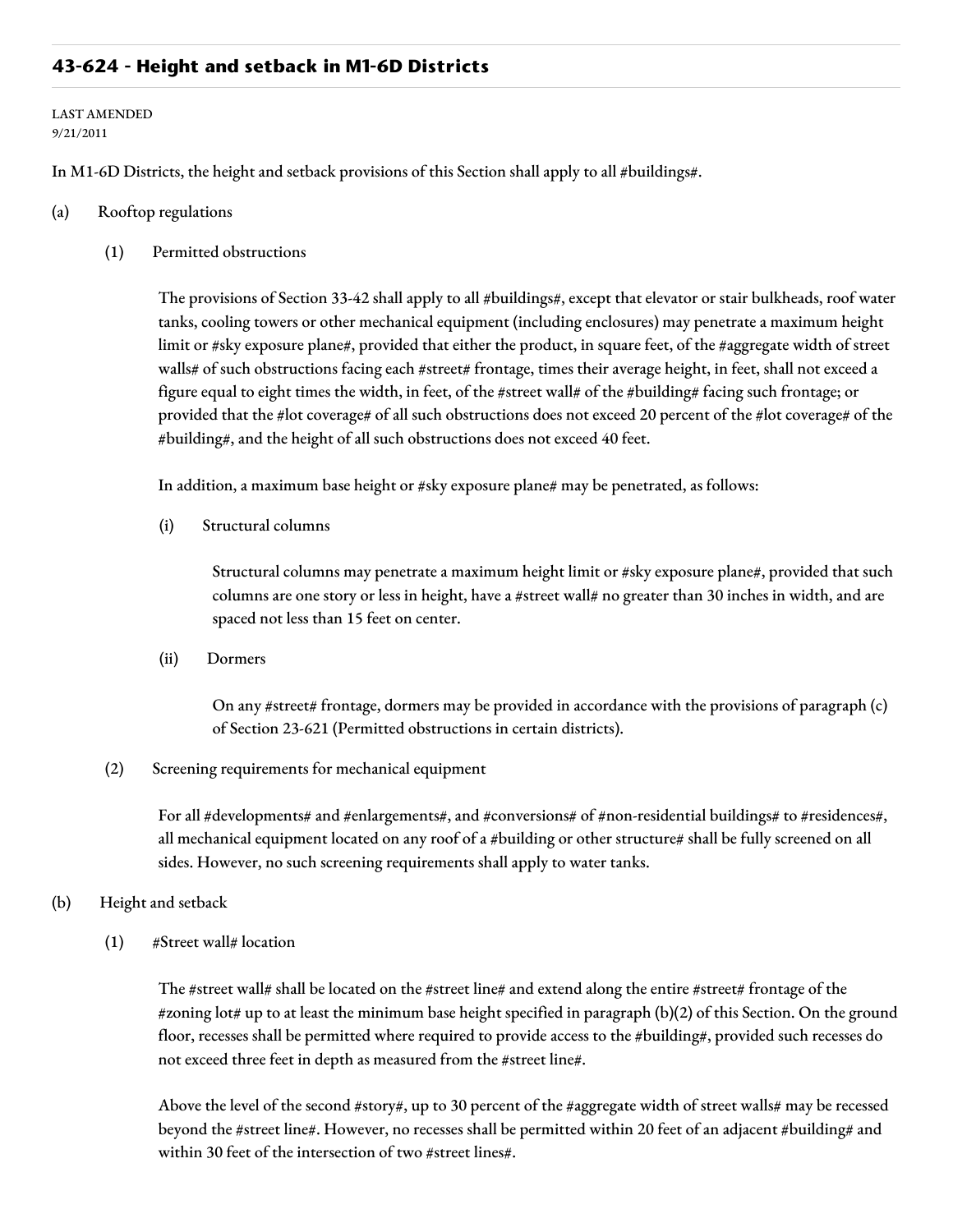## (2) Base height

## (i) Along #wide streets#

On #wide streets#, and on #narrow streets# within 50 feet of their intersection with a #wide street#, the #street wall# of a #building# shall rise without setback to a minimum base height of 125 feet and may rise to a maximum base height of 155 feet.

#### (ii) Along #narrow streets#

On #narrow streets#, beyond 50 feet of their intersection with a #wide street#, the #street wall# of a #building# shall rise without setback to a minimum base height of 85 feet and may rise to a maximum base height of 135 feet. However, for #buildings# on #zoning lots# meeting the criteria set forth in paragraph (a) of Section 23-664 (Modified height and setback regulations for certain Inclusionary Housing buildings or affordable independent residences for seniors), the maximum base height may be increased to 155 feet.

As an alternative, the minimum and maximum base heights applicable to a #wide street# may apply along a #narrow street# to a distance of 100 feet from a #wide street#.

(3) Required setbacks and maximum #building# heights

## (i) Along #wide streets#

For #buildings#, or portions thereof, located on #wide streets# and on #narrow streets# within 100 feet of a #wide street#, the portion of such #building# above the maximum base height set forth in paragraph (b)(2)(i) of this Section shall be set back from the #street wall# of the #building# at least 10 feet along a #wide street# and at least 15 feet along a #narrow street#, except such dimensions may include the depth of any permitted recesses in the #street wall#. The maximum height of such #buildings# shall be 290 feet. In addition, the gross area of each of the highest two #stories# of such #building# shall not exceed 80 percent of the gross area of the #story# directly below such highest two #stories#.

## (ii) Along #narrow streets#

For all #buildings#, or portions thereof, located on #narrow streets# beyond 100 feet of a #wide street#, no portion of such #building or other structure# shall penetrate a #sky exposure plane# which begins at the maximum base height set forth in paragraph (b)(2)(ii) of this Section and rises over the #zoning lot# with a slope of four feet of vertical distance for every foot of horizontal distance.

Any portion of such #building or other structure# that is located beyond 15 feet of the #street line# may penetrate such #sky exposure plane#, provided such portion does not exceed a height of 210 feet. However, for #buildings# on #zoning lots# meeting the criteria set forth in paragraph (a) of Section 23-664, such maximum height may be increased, provided that the maximum number of #stories# does not exceed 23, the maximum height of a #building# with a #non-qualifying ground floor# does not exceed a height of 230 feet, and the maximum height of a #building# with a #qualifying ground floor# does not exceed a height of 235 feet.

In addition, the gross area of each of the top two #stories# of a #building# may not be greater than 80 percent of the gross area of the #story# directly below such top two #stories#.